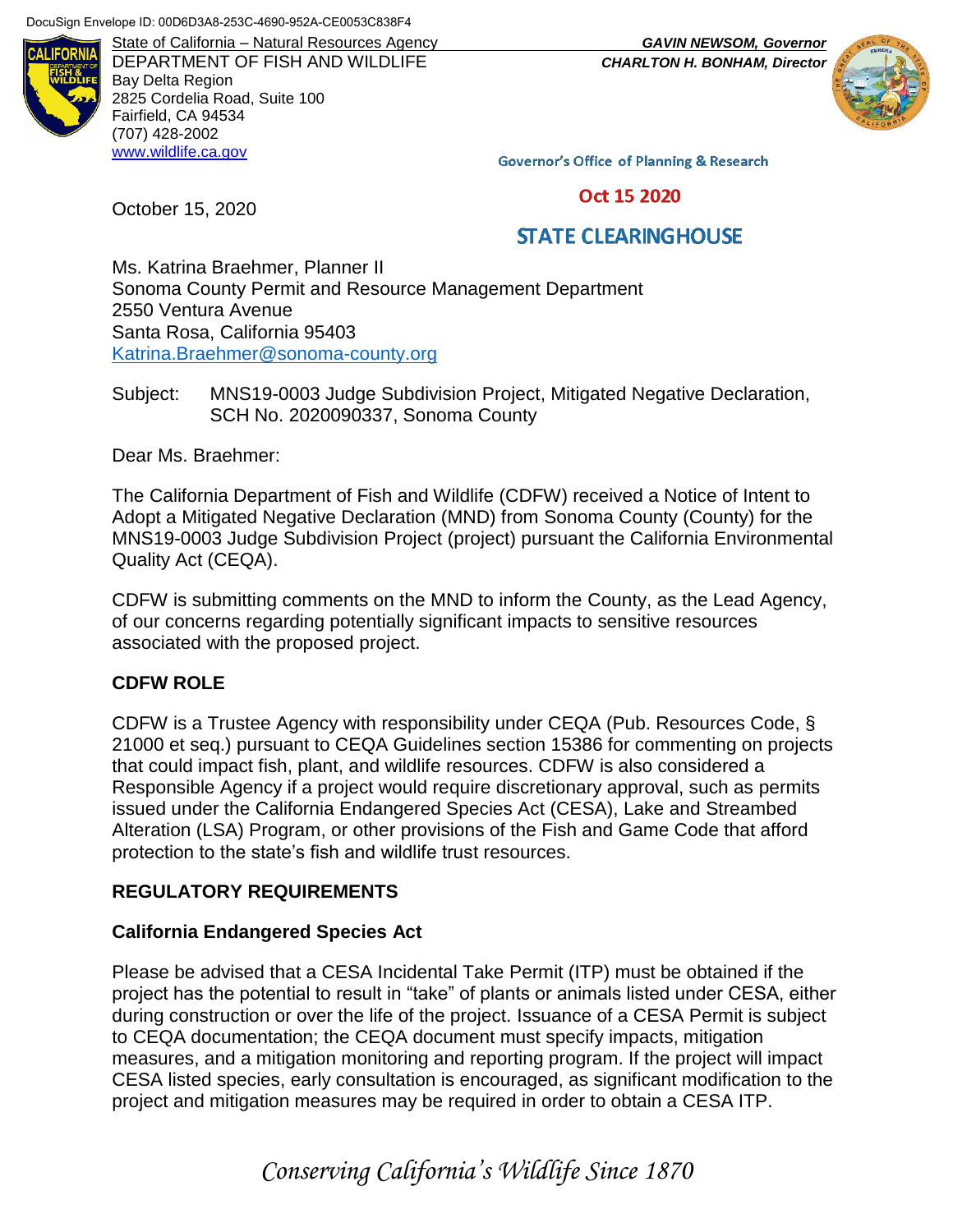CEQA requires a Mandatory Finding of Significance if a project is likely to substantially restrict the range or reduce the population of a threatened or endangered species. (Pub. Resources Code, §§ 21001, subd. (c) and 21083; CEQA Guidelines, §§ 15380, 15064, and 15065). Impacts must be avoided or mitigated to less-than-significant levels unless the CEQA Lead Agency makes and supports Findings and a Statement of Overriding Consideration (FOC). The CEQA Lead Agency's FOC does not eliminate the project proponent's obligation to comply with CESA.

### **Lake and Streambed Alteration**

CDFW requires an LSA Notification, pursuant to Fish and Game Code section 1600 et. seq., for project activities affecting lakes or streams and associated riparian habitat. Notification is required for any activity that may substantially divert or obstruct the natural flow; change or use material from the bed, channel, or bank including associated riparian or wetland resources; or deposit or dispose of material where it may pass into a river, lake or stream. Work within ephemeral streams, washes, watercourses with a subsurface flow, and floodplains are subject to notification requirements. CDFW will consider the CEQA document for the project and may issue an LSA Agreement. CDFW may not execute the final LSA Agreement (or ITP) until it has complied with CEQA as a Responsible Agency.

## **PROJECT DESCRIPTION SUMMARY**

### **Proponent:** Linda R. Judge

**Objective:** Subdivide a 13.11-acre parcel into two parcels, 8.11 and 5.00 acres in size. Construct a new driveway and 12-foot wide road for access to the building envelope on Lot 1.

**Location:** The project is located at 657 Formschlag Lane, Penngrove, California 94951 approximately 1,400 feet west of the Formschlag Lane and Petaluma Hill Road intersection in unincorporated Sonoma County. It is centered at approximately Latitude, Longitude: 38.309149, -122.672287 on Assessor Parcel Number 047-061-025.

## **COMMENTS AND RECOMMENDATIONS**

CDFW offers the below comments and recommendations to assist the County in adequately identifying and/or mitigating the project's significant, or potentially significant, direct and indirect impacts on fish and wildlife (biological) resources. Based on the project's avoidance of significant impacts on biological resources, in part through implementation of CDFW's below recommendations, CDFW concludes that an MND is appropriate for the project.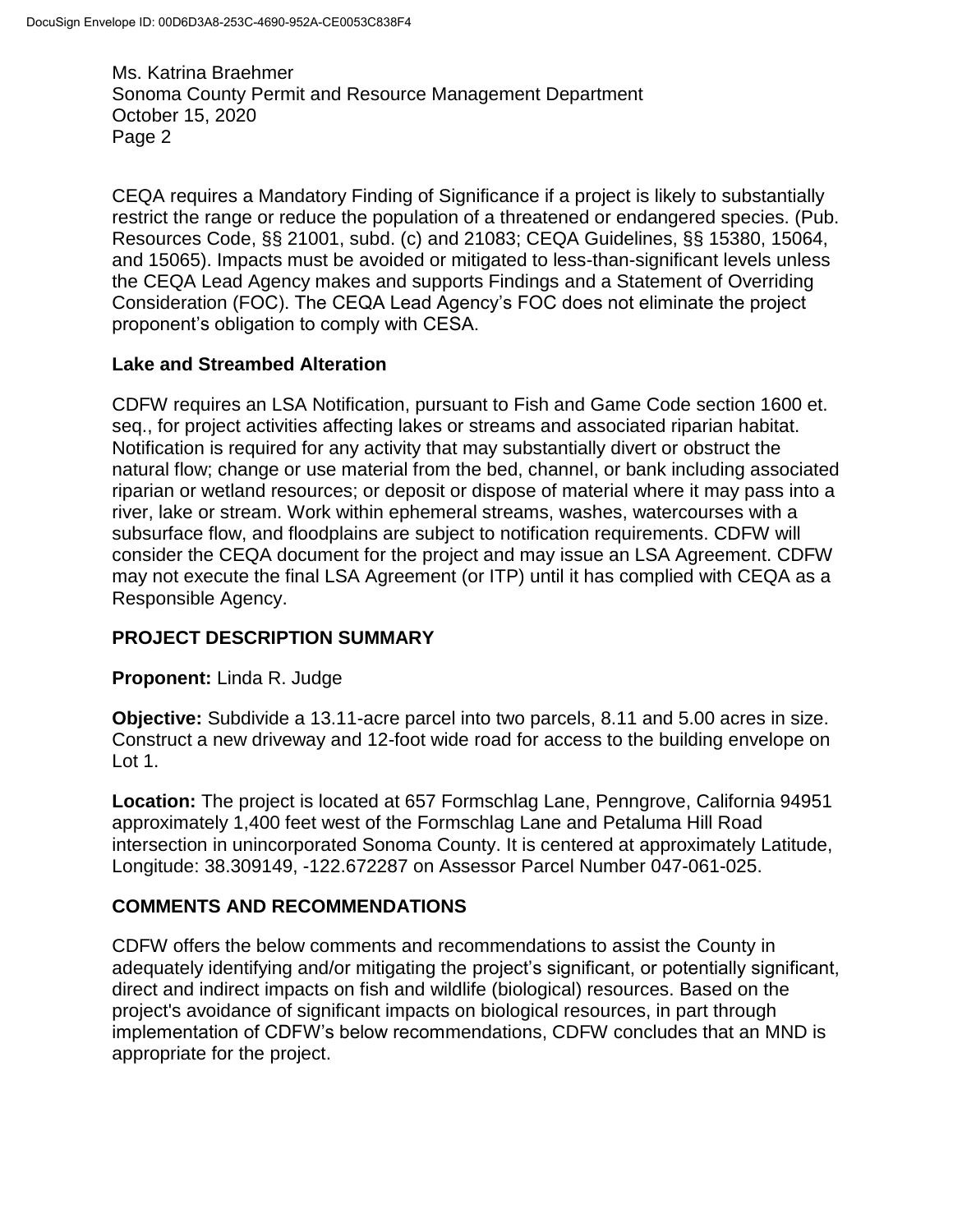## **Project Description**

**Comment 1:** MND Section II Project Description and Figure 1 Tentative Map

The MND states: "No specific development proposals are included with this application" and "The applicant proposes a new driveway and 12-foot wide road for access to the building envelope on Lot 1." It also indicates that buildings would be demolished. These statements appear inconsistent; Figure 1 Tentative Map shows additional proposed development as two proposed septic sites in Lot 1 and a proposed septic expansion area in Lot 2. Please clarify if development is proposed, describe all development features and project activities including building demolition, and depict them on an aerial-based map. This will allow CDFW and the public to understand the locations and extent of environmental impacts.

### **Environmental Setting and Mitigation Measures**

*Would the project have a substantial adverse effect, either directly or through habitat modifications, on any species identified as a candidate, sensitive, or special-status species in local or regional plans, policies, or regulations, or by CDFW or U.S. Fish and Wildlife Service (USFWS)?*

### **Comment 2:** MND Section V, Page 18 and 21

The project is located within grassland habitat that may be suitable for California tiger salamander (CTS, *Ambystoma californiense*), a State and federally listed as threatened and endangered species, respectively. The MND concludes: "CTS are unlikely to occur within the project area" and Mitigation Measure BIO-4 requires the applicant to obtain an ITP from CDFW pursuant to CESA for take of CTS, unless determined to be unwarranted by CDFW.

There is potential breeding habitat within a pond approximately 0.50 miles to the east at Latitude, Longitude: 38.310570, -122.662266, and there seem to be no significant intervening barriers. Therefore, CTS could disperse from the pond onto the project site. There are other potential breeding ponds within the dispersal distance of the species, and a California Natural Diversity Database (CNDDB) 1975 record of an adult CTS on East Railroad Avenue approximately 0.27 miles north of the project (Occurrence Number 531).

**Recommendation:** For an adequate environmental setting and impact analysis, and to reduce impacts to less-than-significant, CDFW recommends that the MND include:

 A thorough analysis of the potential for CTS within the project area. The MND should describe the potential for CTS occurrence at a greater likelihood based on the above information.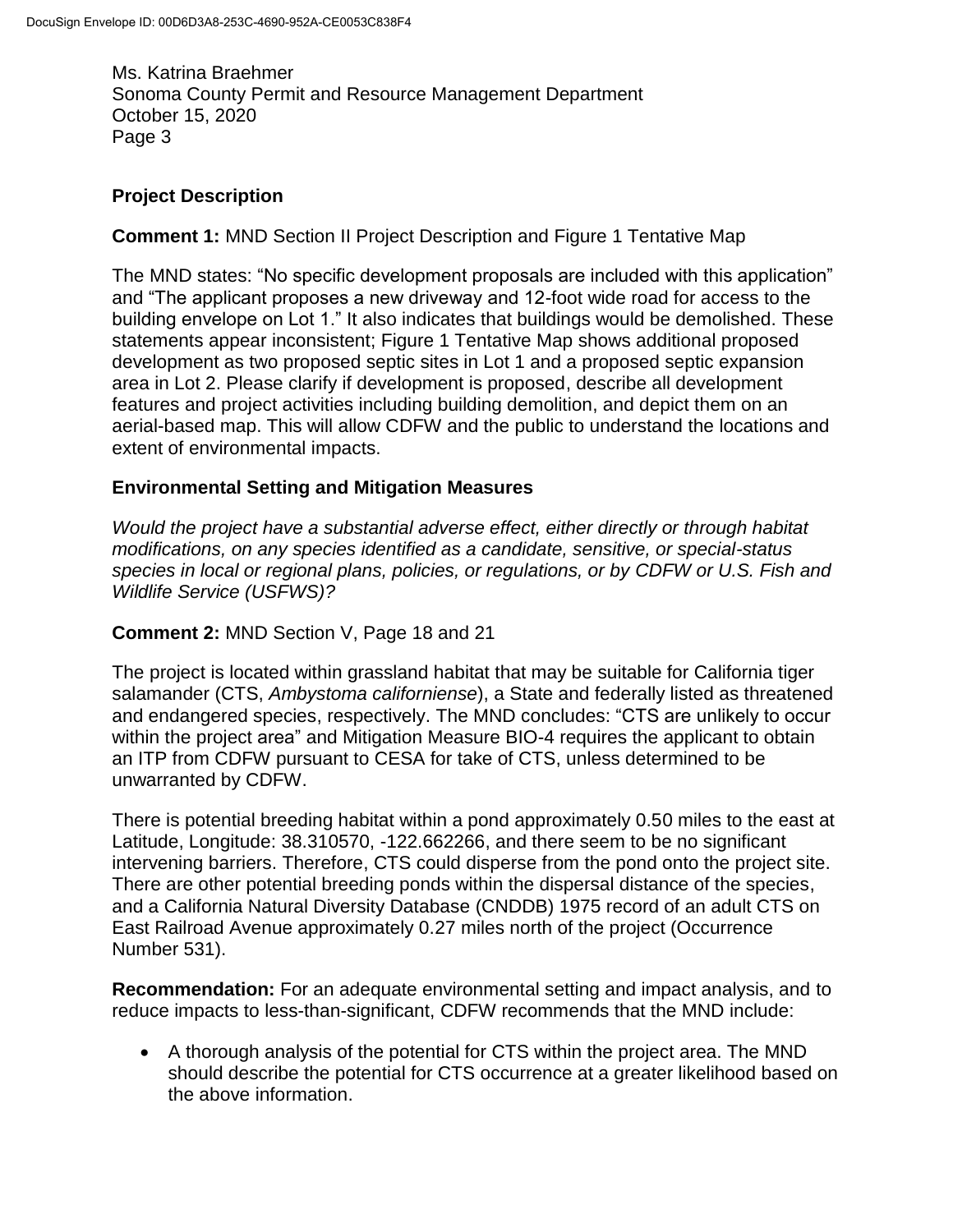Mitigation measures such as implementing seasonal work restrictions, preconstruction surveys by a qualified biologist, and biological monitoring, in addition to the existing requirements outlined in MND Mitigation Measure BIO-4. The MND should also reference the current Santa Rosa Plain Programmatic Biological Opinion, as it was reissued this year.

### **Comment 3:** MND Section V Biological Resources, Pages 18 and 22

The MND identifies five special-status plant species with a moderate or high potential to occur on the project site without naming the status of the plants. Mitigation Measure BIO-1 requires plant surveys if initial ground disturbance occurs during the flowering period of the special status plants, and if special status plants are observed, contacting CDFW to determine appropriate mitigation measures to avoid impacts.

Please note that CEQA does not allow formulation of mitigation measures to be deferred until some future time [Cal. Code Regs., tit. 14, § 15126.4, subd. (a)(1)(B)].

**Recommendation:** For an adequate environmental setting and impact analysis, and to reduce impacts to less-than-significant, CDFW recommends that the MND:

- Describe the methodology used to identify special-status plants with the potential to occur, and identify the status of each special-status plant. For California Rare Plant Rank species, Ranks 1 and 2 and in some cases 3 and 4, should be evaluated under CEQA (see [https://www.cnps.org/rare-plants/cnps-rare-plant](https://www.cnps.org/rare-plants/cnps-rare-plant-ranks)[ranks\)](https://www.cnps.org/rare-plants/cnps-rare-plant-ranks).
- Require surveys following CDFW's 2018 *Protocols for Surveying and Evaluating Impacts to Special-Status Native Plant Populations and Natural Communities* and include habitat that may be indirectly impacted by the project from, for example, hydrological modifications (see [https://wildlife.ca.gov/conservation/survey](https://wildlife.ca.gov/conservation/survey-protocols)[protocols\)](https://wildlife.ca.gov/conservation/survey-protocols). Surveys should be required during the appropriate season prior to project construction. More than one year of surveys may be necessary as conditions may not be optimal for detection in some years.
- Require an analysis of potential indirect impacts from hydrological modifications to any observed special-status plants.
- Include mitigation measures to avoid impacts to any observed special-status plants, such as a qualified biologist on-site to ensure that construction activities avoid impacts to special-status plants and delineating a buffer area around specialstatus plants with high visibility fencing for avoidance. If special-status plants cannot be avoided, off-site compensatory mitigation or another method to ensure impacts are mitigated to less-than-significant should be provided.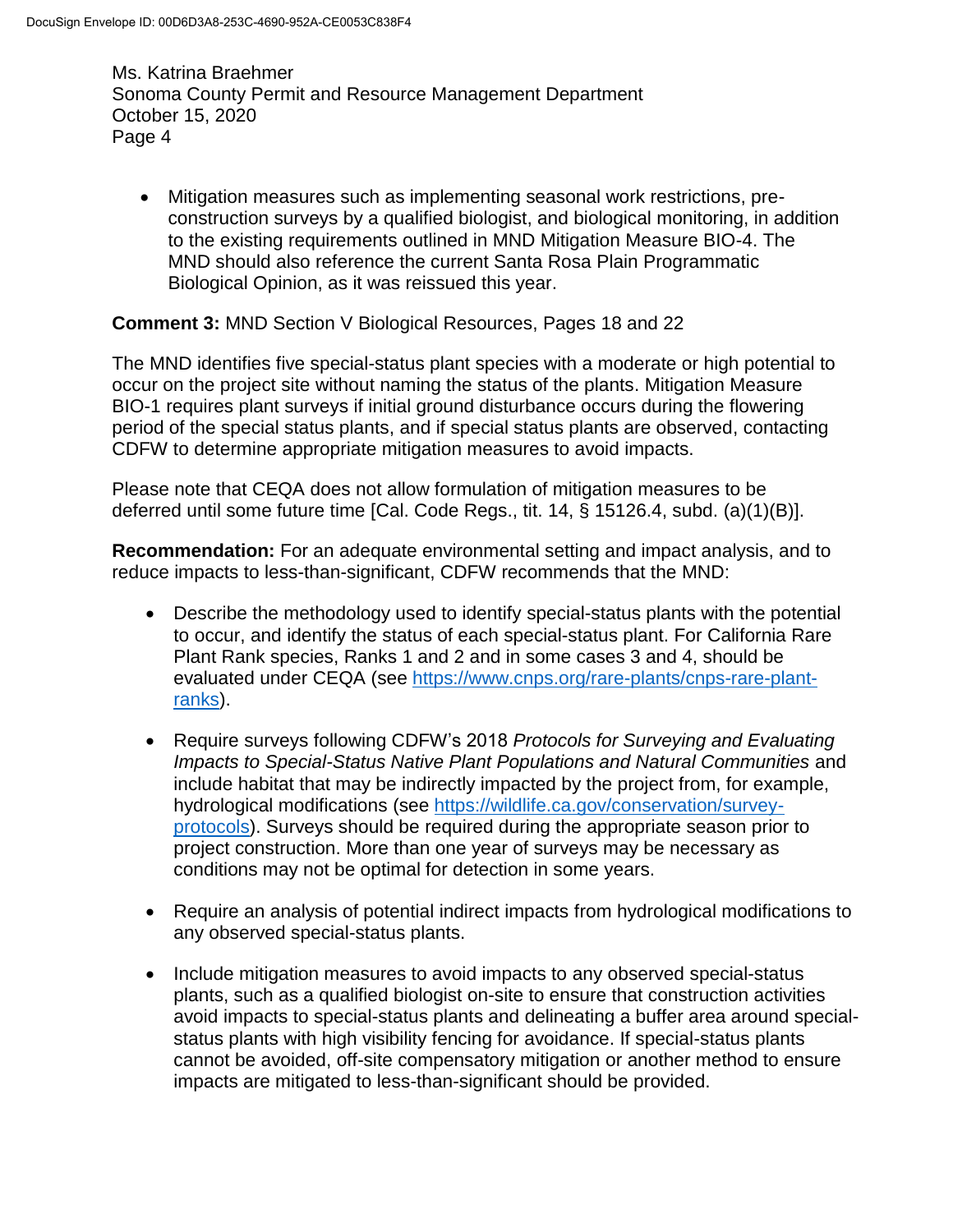#### **Comment 4:** MND Section V Biological Resources, Pages 21 and 23

The MND indicates that buildings would be demolished that are suitable habitat for bats but that pallid bat (*Antrozous pallidus*), a California Species of Special Concern, are unlikely to be impacted because no trees would be removed. MND Mitigation Measure BIO-3 requires pre-construction bat surveys if ground disturbance or building demolishing occurs during the bat maternity roosting season and avoiding any maternity roosts until they are no longer active.

Pallid bats are known to inhabit man-made structures and have been documented roosting in buildings in Sonoma County (CDFW California Wildlife Habitat Relationships System (CWHR).; Baker et al. 2008; Tatarian 1999). If roosting bats do not migrate in the winter months to regions where they can remain active or to hibernacula, they will typically enter winter torpor, rousing only occasionally to drink water or opportunistically feed on insects. Many bats overwinter in building roosts, particularly near and along the coast of Northern California and Southern Oregon, where winter temperatures are more temperate than further inland (Greg Tatarian, personal communication, August 13, 2020). Bats are particularly vulnerable to disturbance during hibernation, when arousal from torpor costs critical energy stores at a time when food is not available (Gervais 2016).

**Recommendation***:* For an adequate environmental setting and impact analysis, and to reduce impacts to less-than-significant, CDFW recommends that the MND Mitigation Measure BIO-3 be replaced as follows:

- A qualified bat biologist shall conduct surveys for pallid bats prior to project construction. The survey methodology shall include an initial habitat assessment and survey **several months** before project construction, to facilitate sufficient time to implement the exclusion plan described below, and the types of equipment used for detection.
- Biologist resumes and a survey methodology shall be submitted to the County for approval prior to implementing surveys. Biologist resumes shall reflect at least two years of experience conducting bat surveys that resulted in detections of pallid bat including the project name, dates, and person who can verify the experience. Ideally, the resume should also indicate that the biologist possesses a state-issued Scientific Collecting Permit for the relevant species.
- An exclusion plan shall be submitted to the County for approval if bats are detected during the above survey. The plan shall: 1) recognize that both the maternity and winter roosting seasons are vulnerable times for bats and require exclusion outside of these times, 2) identify suitable areas for excluded bats to disperse or require installation of appropriate dispersal habitat for the bats, such as artificial bat houses, and an associated management and monitoring plan, and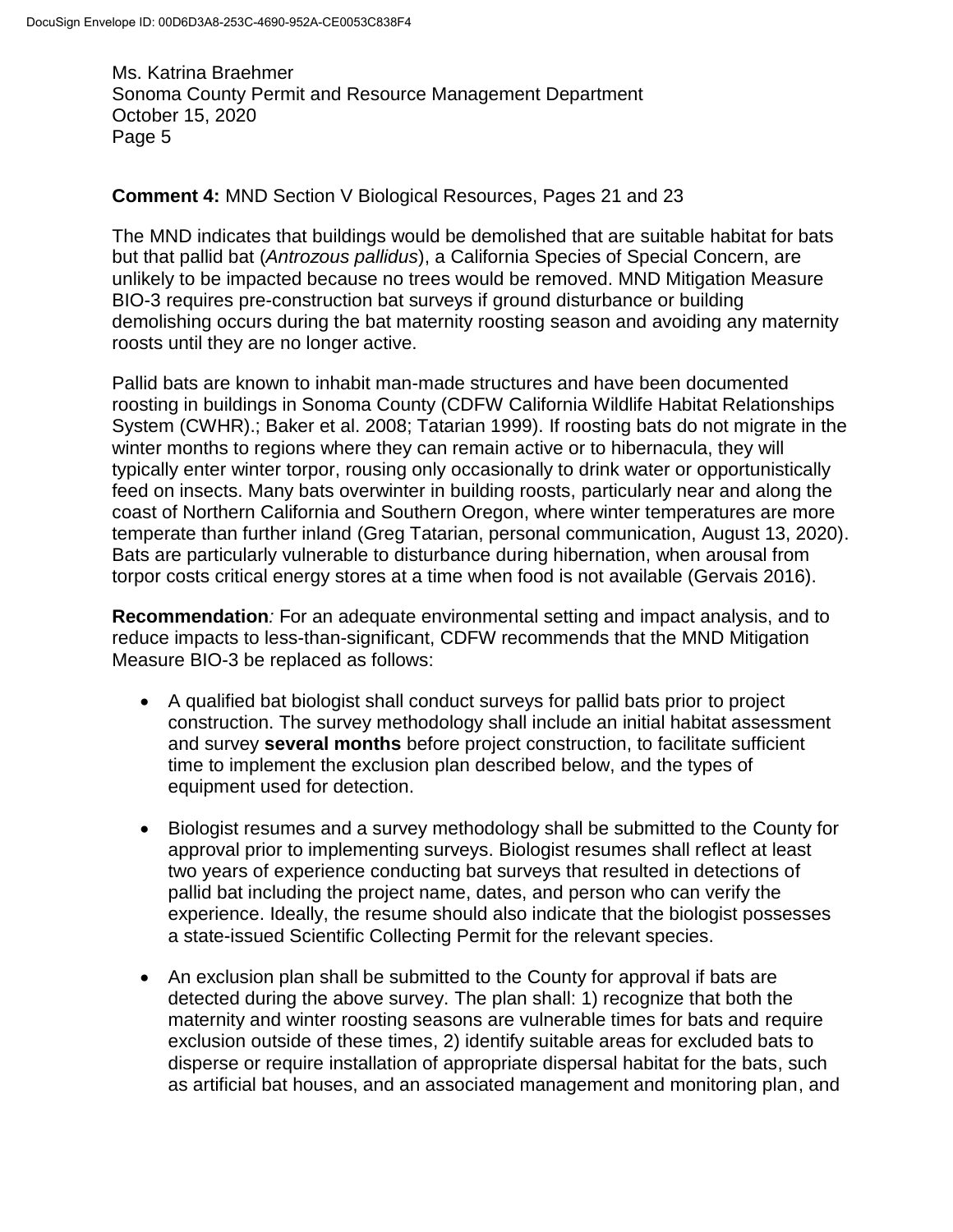> 3) be implemented prior to project construction and allow bats to leave the building unharmed.

CDFW staff may be available to assist the County with review of the above-referenced materials.

**Comment 5:** MND Section V Biological Resources

The project is located within grassland habitat that may be suitable for American badger (*Taxidea taxus*), a California Species of Special Concern. There are CNDDB records of the species along Highway 101 approximately 1.8 miles west and south of the project, respectively. A single badger can dig many burrows in a single day (Ministry of Environment Ecosystems 2007 as cited in Brehme et al. 2015). CDFW is concerned that further review of the environmental setting is needed.

The project may result in injury or mortality to adult or young badgers, or burrow abandonment. Therefore, project impacts to American badger would be potentially significant.

**Recommendation:** For an adequate environmental setting and impact analysis, and to reduce impacts to less-than-significant, CDFW recommends that the MND:

- Describe the methodology used to identify special-status wildlife with the potential to occur.
- Analyze the potential for American badger to occur at and adjacent to the project site and include a mitigation measure to ensure impacts are reduced to lessthan-significant. These measures could include a qualified biologist surveying for the species including adjacent habitat prior to construction, avoiding occupied burrows including a sufficient buffer approved by CDFW, and preparing and implementing a CDFW-approved relocation plan if badgers are found on or adjacent to the project site.

## **Comment 6:** MND Section V Biological Resources, Page 23

The project is located within and adjacent to grassland habitat that may be suitable foraging, overwintering, and nesting habitat for burrowing owls (*Athene cunicularia*), a California Species of Special Concern and also protected under Fish and Game Code section 3503, 3503.5, and the federal Migratory Bird Treaty Act (MBTA). The MND Mitigation Measure BIO-2 requires that if a burrowing owl or occupied burrow is found, CDFW will be contacted to determine the appropriate mitigation measure to avoid impacts on the species, which may include relocating the owl or burrow to a safe location.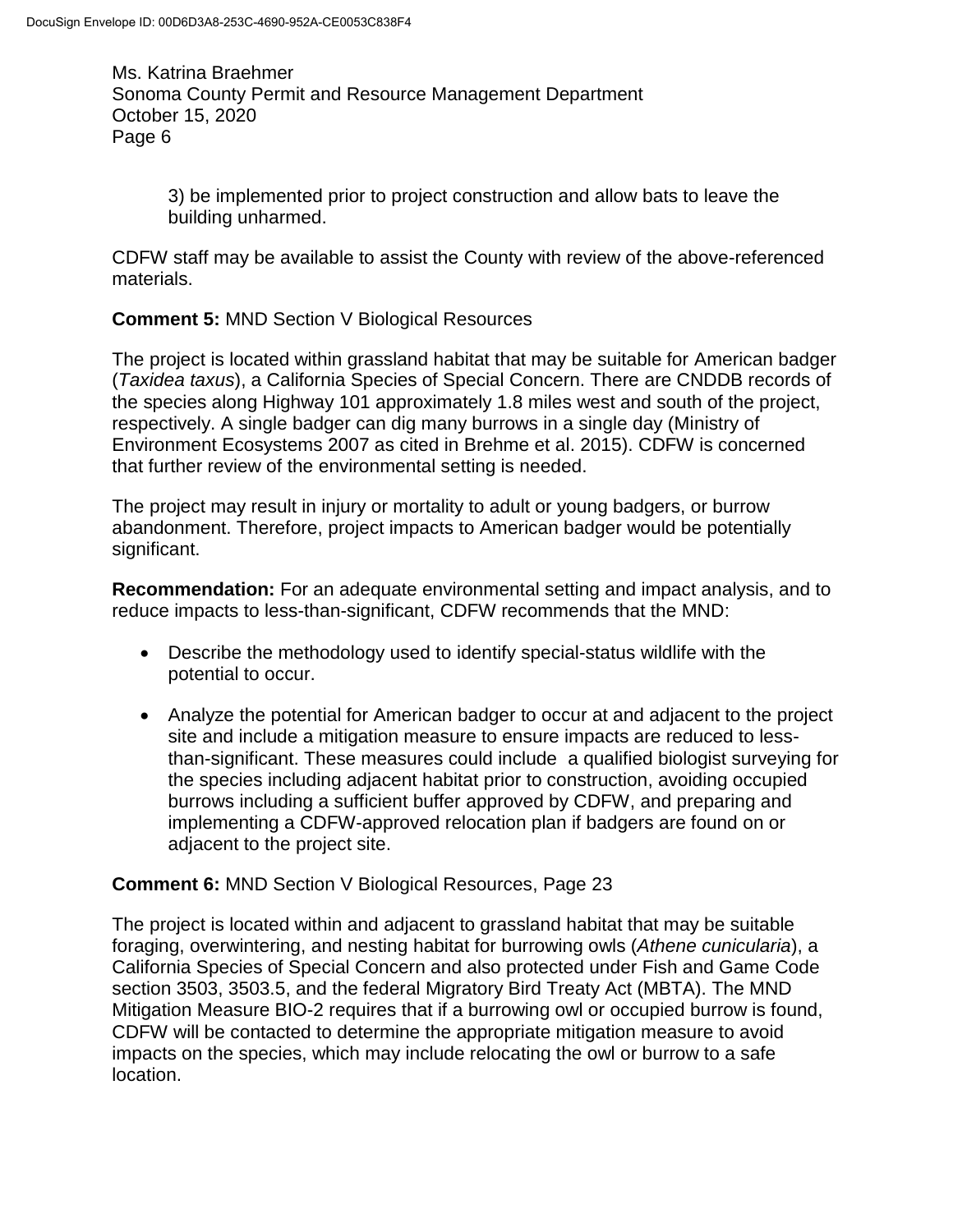CNDDB documents a 2002 burrowing owl approximately 2.7 miles north of the project site. The project may result in burrowing owl nest or wintering burrow abandonment, loss of young, and reduced health and vigor of adults or young from audio and visual disturbances caused by construction activities. Therefore, project impacts to burrowing owl would be potentially significant.

**Recommendation:** For an adequate environmental setting and impact analysis, and to reduce impacts to less-than-significant, CDFW recommends that the MND include a mitigation measure requiring a qualified biologist to conduct surveys following the California Department of Fish and Game (now CDFW) 2012 Staff Report on Burrowing Owl Mitigation survey methodology (see [https://wildlife.ca.gov/Conservation/Survey-](https://wildlife.ca.gov/Conservation/Survey-Protocols#377281284-birds)[Protocols#377281284-birds\)](https://wildlife.ca.gov/Conservation/Survey-Protocols#377281284-birds). Surveys shall encompass the project area and a sufficient buffer zone to detect owls nearby that may be impacted. Time lapses between surveys or project activities shall trigger subsequent surveys including but not limited to a final survey within 24 hours prior to ground disturbance before construction equipment mobilizes to the Project area. The qualified biologist shall have a minimum of two years of experience implementing the CDFW 2012 survey methodology resulting in detections.

Detected burrowing owls shall be avoided pursuant to the buffer zone prescribed in the CDFW 2012 Staff Report, unless otherwise approved in writing by CDFW, and any eviction plan shall be subject to CDFW review. Please be advised that CDFW does not consider eviction of burrowing owls (i.e., passive removal of an owl from its burrow or other shelter) as a "take" avoidance, minimization, or mitigation measure; therefore, offsite habitat compensation shall be included in the eviction plan. Off-site habitat compensation shall also be required for any nest burrows used within the last three years that would be removed. Habitat compensation acreages shall be approved by CDFW, as the amount depends on site-specific conditions, and completed before project construction. It shall also include placement of a conservation easement and preparation and implementation of a long-term management plan.

*Would the project interfere substantially with the movement of any native resident or migratory fish or wildlife species or with established native resident or migratory wildlife corridors, or impede the use of native wildlife nursery sites?*

### **Comment 7:** MND Page 35

The MND Mitigation Measure BIO-2 includes protective measures for nesting birds.

**Recommendation:** CDFW recommends the following additions to Mitigation Measure BIO-2: 1) nesting bird surveys no more than seven days before project construction begins and anytime a lapse of seven days or more in construction occurs, and 2) biological monitoring of any active nest to ensure it is not disturbed.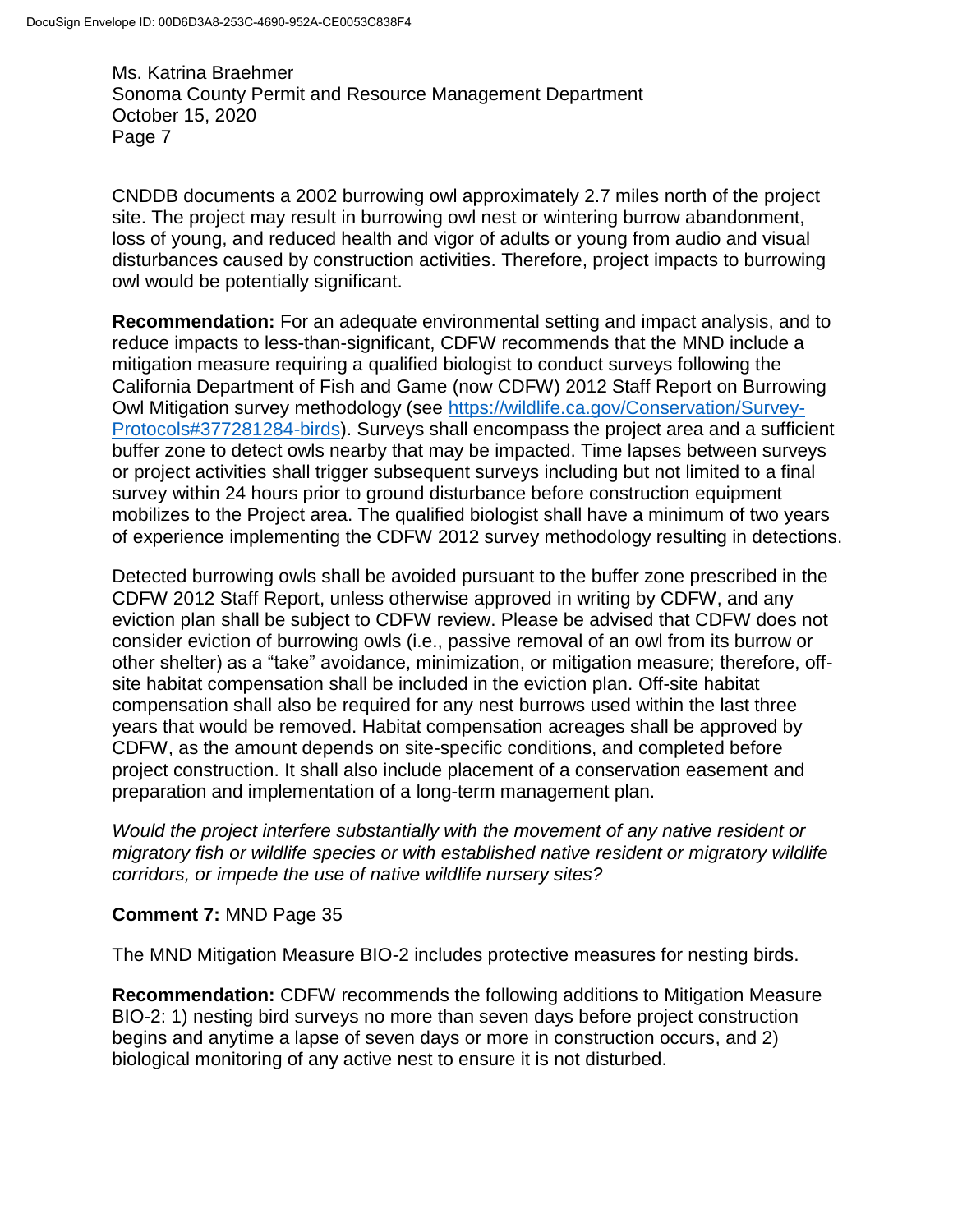# **FILING FEES**

The project, as proposed, would have an impact on fish and/or wildlife, and assessment of filing fees is necessary. Fees are payable upon filing of the Notice of Determination by the Lead Agency and serve to help defray the cost of environmental review by CDFW. Payment of the fee is required in order for the underlying project approval to be operative, vested, and final. (Cal. Code Regs., tit. 14, § 753.5; Fish and Game Code, § 711.4; Pub. Resources Code, § 21089).

# **CONCLUSION**

To ensure significant impacts are adequately mitigated to a level less-than-significant, CDFW recommends the feasible mitigation measures described above be incorporated as enforceable conditions into the final CEQA document for the project. CDFW appreciates the opportunity to comment on the MND to assist the County in identifying and mitigating project impacts on biological resources.

Questions regarding this letter or further coordination should be directed to Ms. Melanie Day, Senior Environmental Scientist (Specialist), at [Melanie.Day@wildlife.ca.gov;](mailto:Melanie.Day@wildlife.ca.gov) or Ms. Karen Weiss, Senior Environmental Scientist (Supervisory), at [Karen.Weiss@wildlife.ca.gov.](mailto:Karen.Weiss@wildlife.ca.gov)

Sincerely,

-DocuSigned by: Gregs Erickson Gregg Erickson

Regional Manager Bay Delta Region

cc: State Clearinghouse (SCH# 2020090337)

## **REFERENCES**

- Baker, Michael D., Michael J. Lacki, Greg A. Falxa and others. 2008. Habitat Use of Pallid Bats in Coniferous Forests of Northern California. Northwest Science: Vol. 82, No. 4.
- Brehme, C.S., S.A. Hathaway, R. Booth, B.H. Smith and R.N. Fisher. 2015. Research of American Badgers in Western San Diego County, 2014. Data Summary prepared for California Department of Fish and Wildlife and the San Diego Association of Governments. 24pp. (42pp. with Appendix)